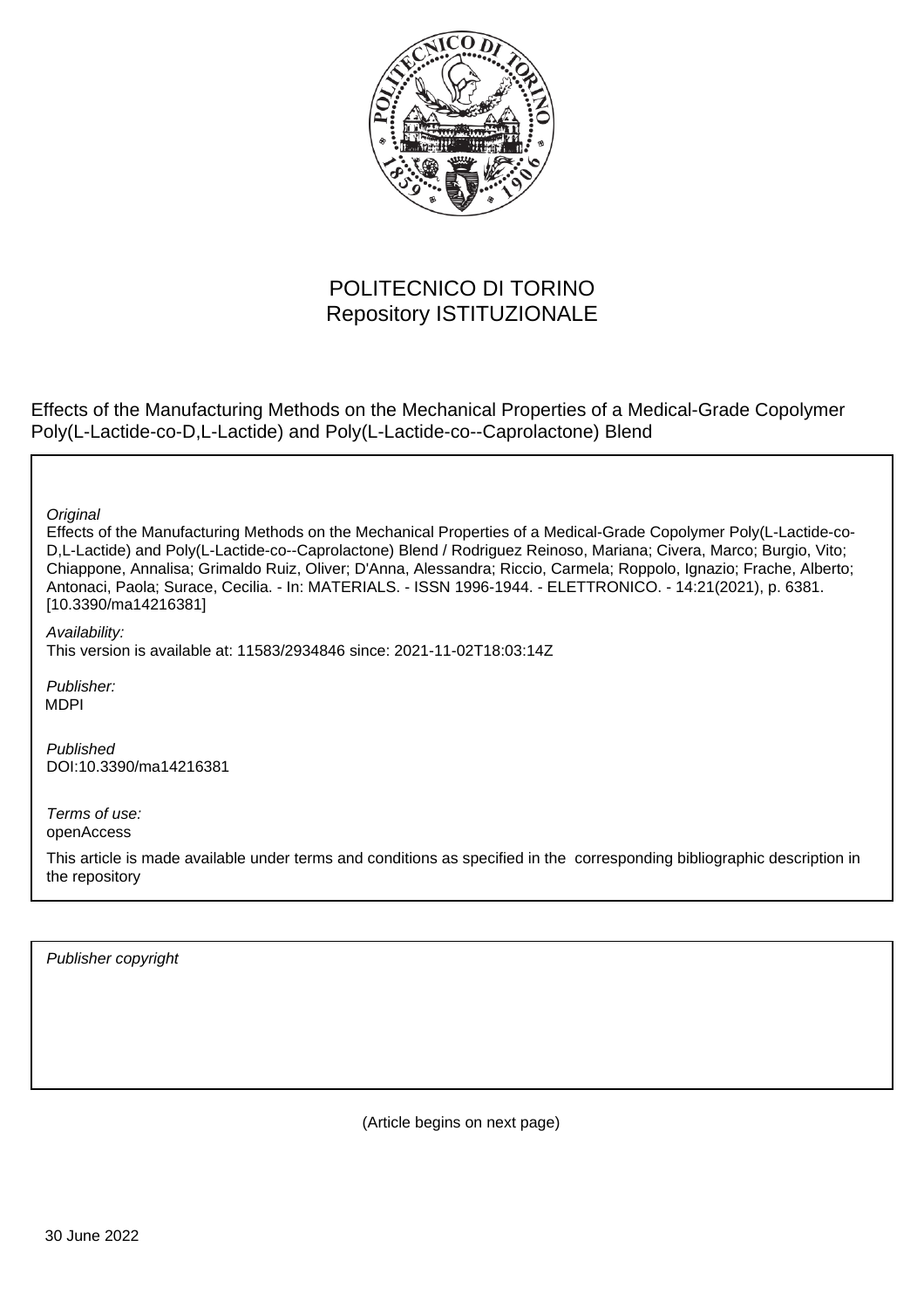

*Article*



# **Effects of the Manufacturing Methods on the Mechanical Properties of a Medical-Grade Copolymer Poly(L-Lactide-co-D,L-Lactide) and Poly(L-Lactide-co-ε-Caprolactone) Blend**

Mariana Rodriguez Reinoso <sup>1</sup>, Marco Civera 12.\*, Vito Burgio 1, Annalisa Chiappone <sup>3</sup>, Oliver Grimaldo Ruiz 1, **Alessandra D'Anna <sup>3</sup> , Carmela Riccio <sup>1</sup> , Ignazio Roppolo <sup>3</sup> , Alberto Frache <sup>3</sup> , Paola Antonaci <sup>1</sup> and Cecilia Surace <sup>1</sup>**

- <sup>1</sup> Laboratory of Bio-Inspired Nanomechanics, Department of Structural, Geotechnical and Building Engineering, Politecnico di Torino, 10129 Turin, Italy; mariana.rodriguez@polito.it (M.R.R.); s255602@studenti.polito.it (V.B.); oliver.grimaldo@polito.it (O.G.R.); s251391@studenti.polito.it (C.R.); paola.antonaci@polito.it (P.A.); cecilia.surace@polito.it (C.S.)
- <sup>2</sup> Department of Mechanical and Aerospace Engineering, Politecnico di Torino, 10129 Turin, Italy
- <sup>3</sup> Department of Applied Science and Technology, Politecnico di Torino, 10129 Turin, Italy;
- annalisa.chiappone@polito.it (A.C.); alessandra.danna@polito.it (A.D.); ignazio.roppolo@polito.it (I.R.); alberto.frache@polito.it (A.F.)
- **\*** Correspondence: marco.civera@polito.it

**Abstract:** Biocompatible and biodegradable polymers represent the future in the manufacturing of medical implantable solutions. As of today, these are generally manufactured with metallic components which cannot be naturally absorbed within the human body. This requires performing an additional surgical procedure to remove the remnants after complete rehabilitation or to leave the devices in situ indefinitely. Nevertheless, the biomaterials used for this purpose must satisfy welldefined mechanical requirements. These are difficult to ascertain at the design phase since they depend not only on their physicochemical properties but also on the specific manufacturing methods used for the target application. Therefore, this research was focused on establishing the effects of the manufacturing methods on both the mechanical properties and the thermal behavior of a medical-grade copolymer blend. Specifically, Injection and Compression Molding were considered. A Poly(L-lactide-co-D,L-lactide)/Poly(L-lactide-co-ε-caprolactone) blend was considered for this investigation, with a ratio of 50/50 (*w/w*), aimed at the manufacturing of implantable devices for tendon repair. Interesting results were obtained.

**Keywords:** biodegradable; polymer; lactide; caprolactone; injection and compression molding; mechanical properties

### **1. Introduction**

In the last few years, medical-grade copolymers have been used in an increasingly large number of biomedical applications, including tissue engineering scaffolds, implantable medical device manufacturing, textile-based medical solutions, and drug delivery platforms [1–5]. These types of biomaterials, known as biodegradable polymers, enable several advantages, such as controlled degradation rates, precise strength, elasticity, and other mechanical and chemical properties. In particular, Lactide and Caprolactone polymer families are arguably the most widely used among biodegradable materials in the biopharma and medical industry [6–8]. These functional polyesters and their tailored blends at different ratios undergo completely natural biodegradation by hydrolysis without releasing harmful compounds to the human body under physiological conditions. Furthermore, biodegradable polymers enable the gradual recovery of tissue function as the material is degraded, as a result a second surgery to remove them can be avoided,

**Citation:** Rodriguez Reinoso, M.; Civera, M.; Burgio, V.; Chiappone, A.; Grimaldo Ruiz, O.; D'Anna, A.; Riccio, C.; Roppolo, I.; Frache, A.; Antonaci, P.; et al. Effects of the Manufacturing Methods on the Mechanical Properties of a Medical-Grade Copolymer Poly(L-Lactideco-D,L-Lactide) and Poly(L-Lactideco-ε-Caprolactone) Blend. *Materials* **2021**, *14*, 6381. https://doi.org/10.3390/ma14216381

Academic Editors: Jadwiga Laska and Arunas Ramanavicius

Received: 2 September 2021 Accepted: 19 October 2021 Published: 25 October 2021

**Publisher's Note:** MDPI stays neutral with regard to jurisdictional claims in published maps and institutional affiliations.



**Copyright:** © 2021 by the authors. Licensee MDPI, Basel, Switzerland. This article is an open access article distributed under the terms and conditions of the Creative Commons Attribution (CC BY) license (https://creativecommons.org/license s/by/4.0/).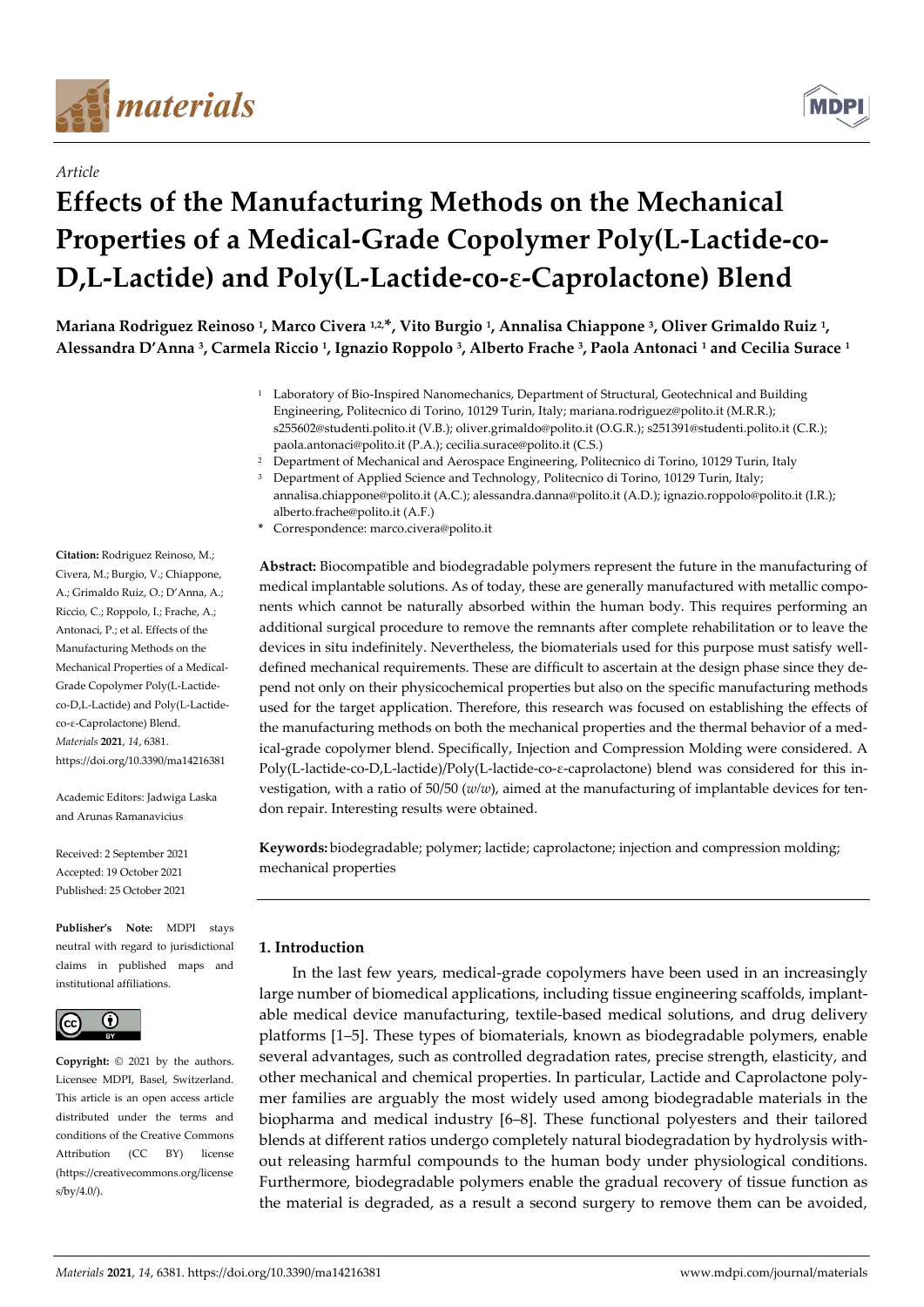reducing medical costs and patient discomfort [9–11]. These materials are unique in this compared to commonly used traditional materials, such as metals and ceramics. In addition, biodegradable copolymers can be easily processed in any biomedical application through various transformative methods of additive and subtractive manufacturing (AM-SM), thus allowing the building of complex geometric shapes. However, depending on the target application, the most suitable manufacturing approach along with material selection and optimization must be considered. These parameters will lead to the application effectively ensuring its purpose in vivo and being removed hydrolytically from the native biological system in the projected time [12]. As regards the selection and optimization of the chosen material, although significant results have been obtained with the use of synthetic biodegradable polyesters in biomedical applications, the development of novel biodegradable polymer blends that possess certain chemical-mechanical characteristics is still challenging. In this context, melt blending of polymers is the most simple and cost-effective method aimed to enlarge the spectrum of biodegradable polyesters for the production of biodegradable and biocompatible implantable medical devices. Certainly, polymer blends exhibit functional properties, improved characteristics, and performance that their separate components do not exhibit when used as single materials [13,14]. Lastly, the final properties of the polymer blend will depend on several factors, such as blending ratio, the presence of additives/compatibilizers, and melt blending processing parameters (e.g., temperature and pressure).

This research focused on establishing the effects of two manufacturing methods, Compression Molding (CM) and Injection Molding (IM), on the mechanical properties of a biodegradable polyesters blend. These two methods represent the most used manufacturing processes in the polymer industry. Specifically, it has been investigated in a 50/50 (*w*/*w*) ratio for the manufacturing of implantable devices for tendon repair. Consequently, two tailored synthetic copolymers, Poly(L-lactide-co-D,L-lactide) (P(L/DL)LA) and Poly(L-lactide-co-ε-caprolactone) (PLCL), were strategically selected to match the elastic modulus of the human Achilles tendon (300–1400 MPa) [15]. P(L/DL)LA has been chosen to achieve favorable mechanical properties for medical implantable devices manufacturing, with a modulus of elasticity ranging between 1900 and 2400 MPa and maximum yield stress of about 35 MPa. The amorphous structure of P(L/DL)LA, arising from the random distribution of the lactide monomers, was also expected to contribute positively to the elongation properties [16]. It has been considered adding to the blend a more ductile material with a lower modulus of elasticity such as PLCL, which could be tailored to the target elastic modulus of the medical device material. In particular, the values of the elastic modulus are as much lower as the PCL content is higher. Studies performed on the mechanical properties of this material report a modulus of elasticity of about 239–352 MPa and yield stress of 12–16 MPa were observed [17–19]. The P(L/DL)LA/PLCL blend was obtained by using a twin-screw extruder, due to its high efficiency, its short manufacturing time, and high productivity [20]. Subsequently, CM and IM were employed.

Mechanical, thermal, and morphological characterization was performed as well, using the uniaxial tensile test, differential scanning calorimetry (DSC), and scanning electron microscopy (SEM) to assess the specimens.

#### *2.* **Materials and Methods**

#### *2.1. Medical-Grade Copolymers*

The block biodegradable medical-grade copolymers used in this study were supplied in pellets by *Evonik* Industries (Essen; www.evonik.com). Polymer main properties declared by the manufacturer are reported below: Resomer®️ LR 704 S, Poly(L-lactide-co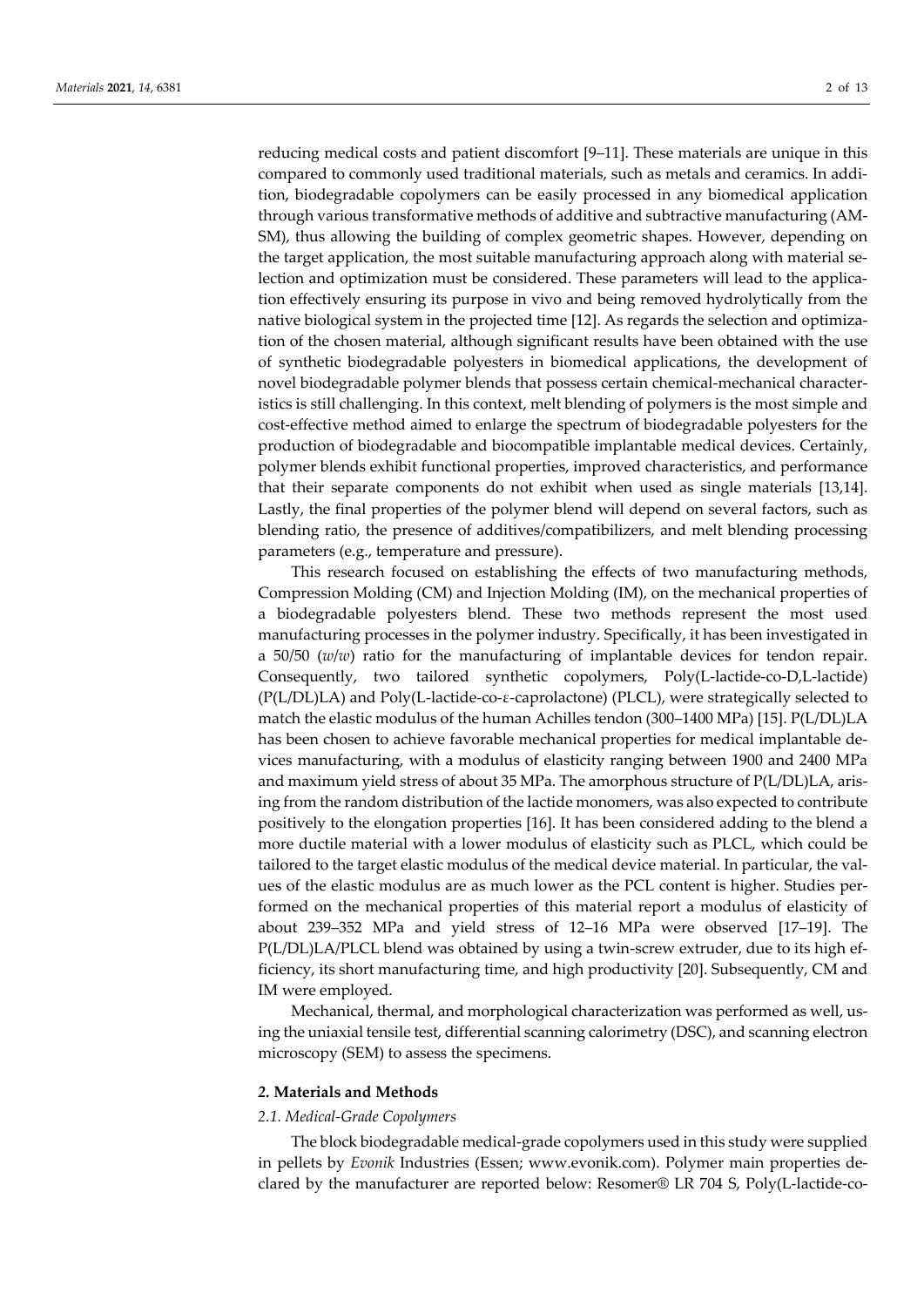D,L-lactide) 70:30. Amorphous material, Inherent viscosity (Iv) 2.0–2.8 dL/g, glass-transition temperature (Tg) 56–62 °C, melting point (mp) 102–111 °C. Resomer<sup>®</sup> LC 703 S, Poly(L-lactide-co-ε-caprolactone) 70:30. Semi-crystalline material, Inherent viscosity (Iv) 1.3–1.8 dL/g, glass-transition temperature (Tg) 32–42 °C, melting point, (mp)–162–169 °C.

#### *2.2. P(L/DL)LA/PLCL Blend Preparation*

The preparation of the polymer blend involved several steps, including vacuum drying, melt blending, and final grinding. The pellets of both P(L/DL)LA and PLCL in a 50/50 (*w/w*) ratio were initially dried overnight at 70 °C (<mp) using a vacuum drying ISCO NSV  $9090^{\text{TM}}$  oven. After the vacuum drying thermal process, the polymeric blend was prepared by melt extrusion using a Thermo Scientific™ Pharma 11 Twin-screw extruder. An extruder nozzle outlet pressure at 40 bar and a flow rate fixed at 200 g/h were set. The barrel temperature was set from 150 °C to 190 °C along the extruder axis and the melt temperature was measured to be 183 °C. At the end of the extrusion process, the PLA/PCL blend leaving the extruder was passed in a cooling tank and pelletized.

#### *2.3. Compression and Injection Molding*

Dog-bone specimens Type 5A (specimen design according to ISO 527-2 standard) for each manufacturing method were produced, aimed at mechanical, thermal, and morphological characterizations. The specimens by CM were prepared using a step mold closure at 100 bar, 180 °C for 4 min using a laboratory press (P 200 T COLLIN <sup>™</sup>). The specimens by IM were prepared using a Micro-Injection Molding BABYPLAST 610P Horizontal™ machine with a melt temperature of 180 °C, injection time of 10 s at 90 bar, and 20 s at 70 bar; the mold temperature was set at 18 °C.

#### *2.4. Differential Scanning Calorimetry of the Copolymers, and P(L/DL)LA/PLCL Blend*

The differential scanning calorimetry (DSC) thermal tests were performed on the base materials P(L/DL)LA and PLCL as well as the P(L/DL)A/PLCL with a ratio (*w/w*) of 50/50 in the form of pellets and manufactured by compression and injection molding. The thermal behavior was observed using a Mettler Toledo DSC1 Star System®️, the samples (10–20 mg) were inserted into aluminum pans, and scans were performed between 0 °C and 200  $^{\circ}$ C (first heating; cooling; second heating) at a heating rate of 10  $^{\circ}$ C/min under nitrogen atmosphere. According to the convention, exothermic phenomena are represented as upward peaks.

#### *2.5. Mechanical Characterization of the P(L/DL)LA/PLCL Blend by Uniaxial Tensile Test*

The mechanical characterization of the P(L/DL)LA/PLCL blend was conducted following the uniaxial tensile testing method described in the Standard ISO 527-1 for plastics. The machine used for the tests was an *MTS* Insight®️ Electromechanical Testing Systems. For this study, a 1000 N load cell was used. The dog-bone specimens Type 5A required by the ISO 527-2 standard for each manufacturing method (CM and IM) were subjected to uniaxial tensile stress along their longitudinal axis. A distance between grips of 30 mm, sampling frequency of 30 Hz, and constant speed of 0.3 mm/min were set until specimen failure. During the tests, force and displacement values were recorded using the Test-Works® Software-MTS Systems Corporation. Figure 1 shows a tensile test for a dog-bone specimen obtained by IM. It shows the elongation of the specimen in the initial elastic deformation stage, intermediate plastic deformation stage, and failure.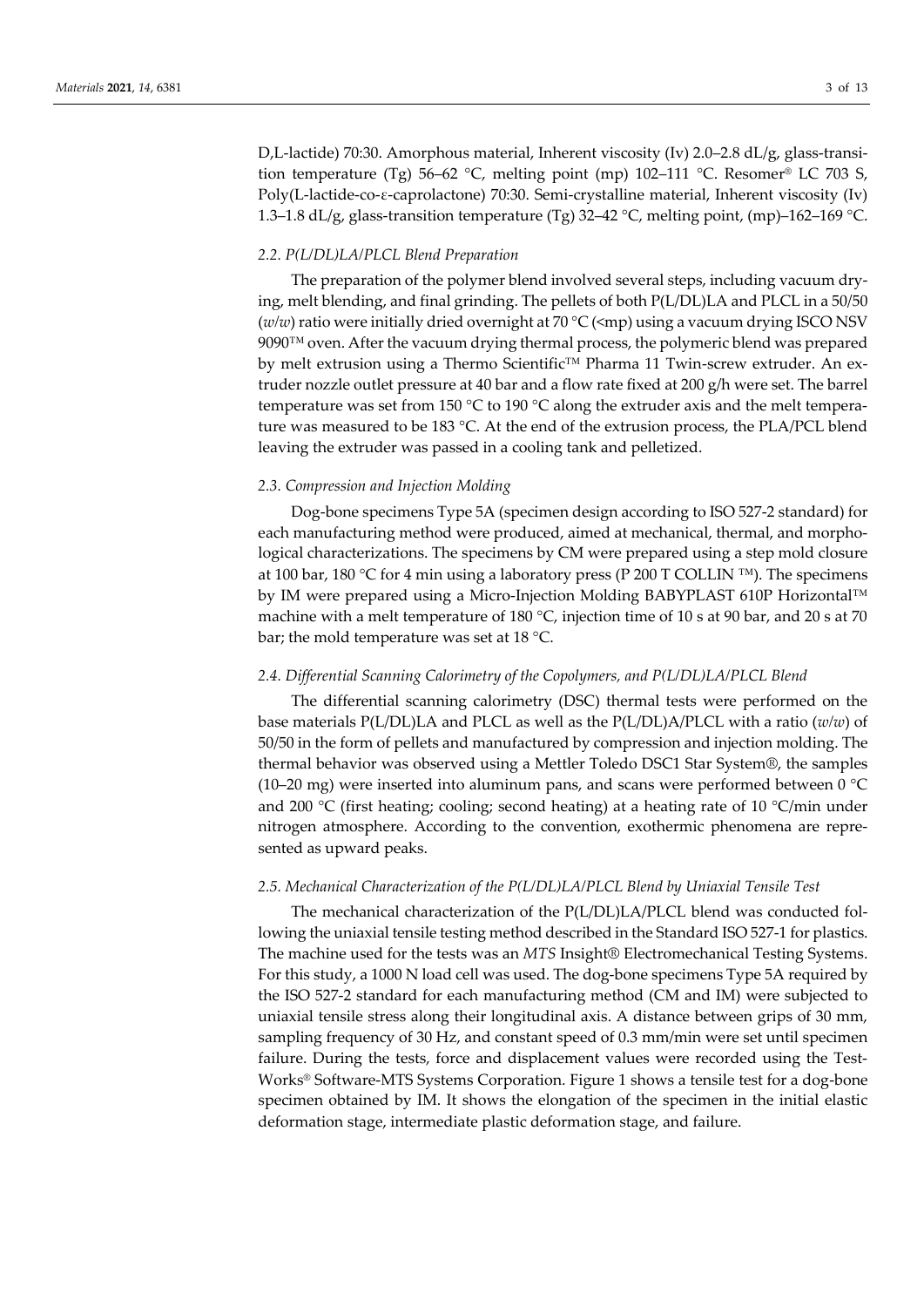

Figure 1. Tensile test on a P(L/DL)LA/PLCL specimen obtained by IM: (A) Specimen in the elastic deformation stage; (**B**) Specimen in the plastic deformation stage; (**C**) Specimen at failure.

# *2.6. Scanning Electron Microscopy Characterization of the P(L/DL) LA/PLCL Blend*

Morphology at the micrometric level is a key factor to understand the macroscopic properties of the blend. CM and IM surfaces obtained through fracturing in liquid nitrogen and coated with a thin platinum layer were examined by *Zeiss-Supra 40 VP/Gemini Column* scanning electron microscope (SEM) using an acceleration voltage of 5 kV.

#### *2.7. X-ray Powder Diffraction (XRD)*

X-ray diffraction was used to compare the crystalline structure of P(L/DL)LA/PLCL and the blend. To provide information about the changes in the crystalline structure of the polymer after mixing, particularly, the effects of mixing of the two polymers at a molecular level, X-ray diffraction-analyses (XRD) were performed on specimens using PANalytical X'PERT PRO with Cu–KX-ray source (1.540562 Å) and a scanning rate of 0.026°min−1 .

#### *3.* **Results**

The stress, strain, and tensile modulus of elasticity were calculated as described in the ISO 527-1 standard. Table 1 reports the average values of modulus of elasticity Et, stress and strain at yield (σy-εγ), stress and strain at break (σb-εb), and their associated standard deviation. Besides, the results of the thermal and morphological tests performed on the copolymers and the blending manufactured by CM and IM are presented.

**Table 1.** Average values and standard deviations of the results for the tensile tests on specimens manufactured by Compression Molding (CM) and Injection Molding (IM):  $(\bar{X})$  indicates the average value, STD the standard deviation).

|     | $E_t$ [MPa] |            | $\sigma_{\rm v}$ [MPa] |                                                   | $\mathbf{\mathcal{E}}_{\text{v}}\%$ |                    | $Ob$ [MPa]              |         | $\mathcal{E}_{\mathrm{b}}$ % |            |
|-----|-------------|------------|------------------------|---------------------------------------------------|-------------------------------------|--------------------|-------------------------|---------|------------------------------|------------|
|     |             | <b>STD</b> | $\bar{\mathbf{X}}$     | $\begin{array}{c} {\bf ST} \ {\bf D} \end{array}$ | $\bar{\mathbf{X}}$                  | <b>STD</b>         | $\overline{\mathbf{X}}$ | ST<br>D |                              | <b>STD</b> |
| CM. | 691.10      | 24.89      | 35.83                  | 2.17                                              |                                     | 5.59  0.003  32.27 |                         | 1.89    | 503.70                       | 37.59      |
| ΙM  | 881.50      | 10.11      | 46.34                  | 1.39                                              | 6.75                                | 0.25               | 31.14                   | 2.53    | 145.45                       | 109.54     |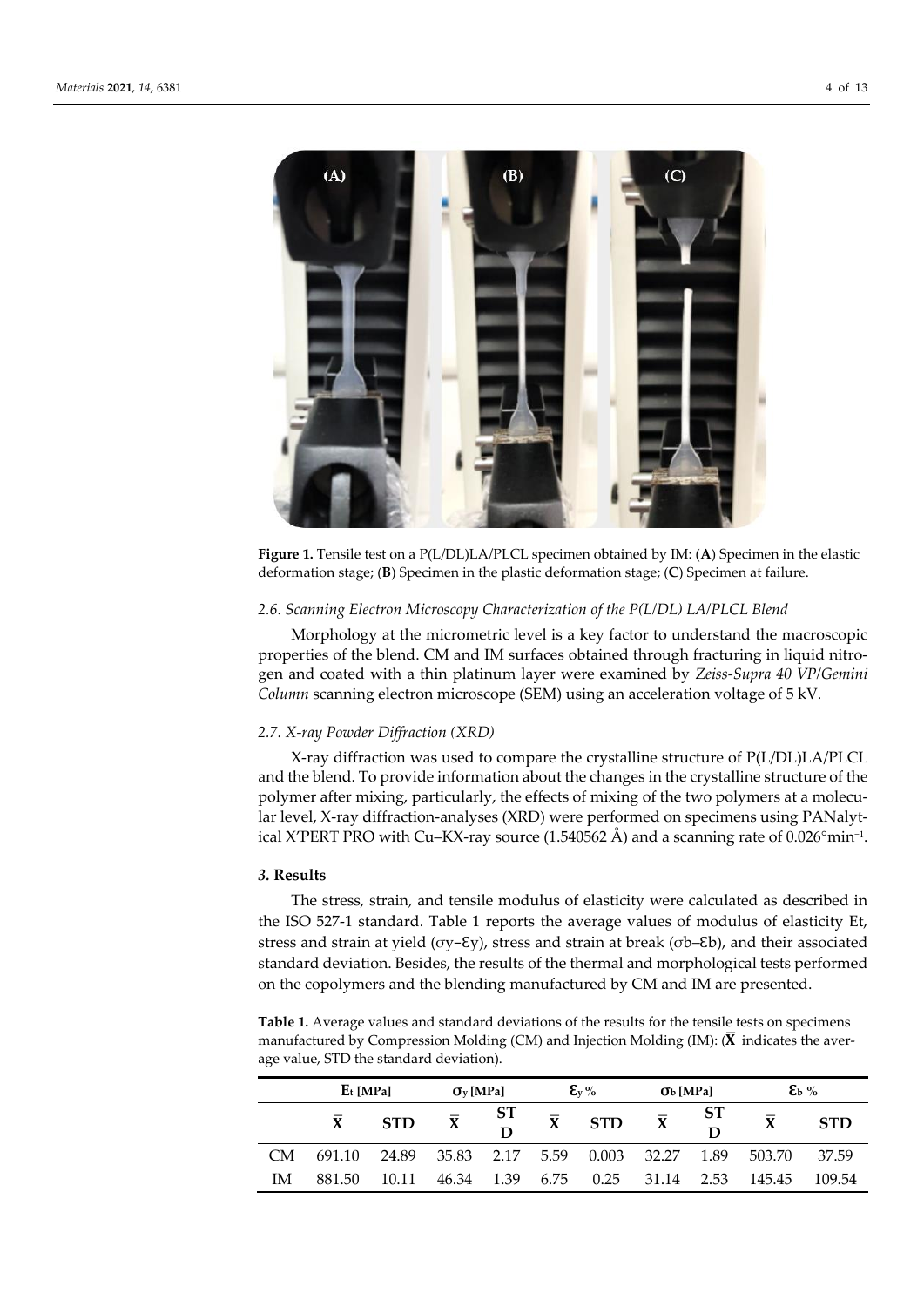# *3.1. Tensile Mechanical Properties of the P(L/DL)LA/PLCL Blend Produced by Compression and Injection Molding*

Figure 2 shows the stress-strain curves resulting from the tensile tests performed according to the ISO 527-1 standard on the Type 5A specimens manufactured by CM. The curves represented in the graph show a "Type 2" mechanical behavior as defined in the standard, i.e., a strain-hardening behavior, with yield point followed by stress increase.



**Figure 2.** Stress-strain curves resulting from the tensile tests on the specimens manufactured by CM.

Figure 3 shows the stress-strain curves resulting from the tensile tests performed according to the ISO 527-1 standard on the Type 5A specimens manufactured by IM. The curves represented in the graph show a "Type 3" mechanical behavior as described in the standard, i.e., well-defined yield point without stress increase after yielding.



**Figure 3.** Stress-strain curves resulting from the tensile tests on the specimens manufactured by IM.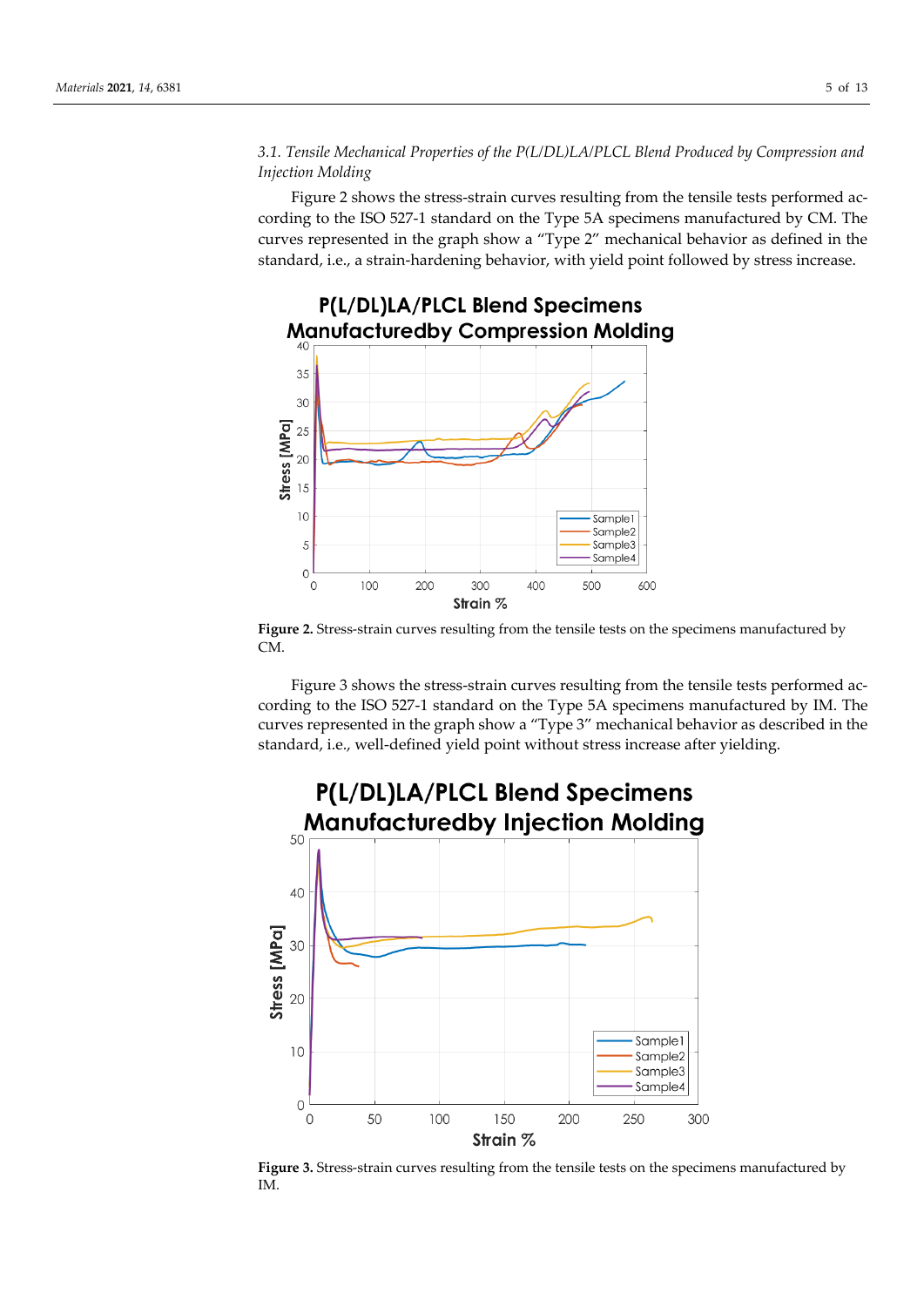## *3.2. Differential Scanning Calorimetry of the Copolymers and P(L/DL)LA/PLCL Blend*

To identify the temperatures associated with the characteristic thermal phase transitions of the copolymers and P(L/DL)LA/PLCL blend, the second DSC heating curves were analyzed. Once the samples are subjected to a cooling and subsequent heating cycle (second heating), the intrinsic thermal properties of the materials are largely restored, Figure 4 shows the thermal test results. Finally, the DSC analysis of the manufactured specimens by CM and IM was conducted evaluating the first DSC heating curves. Figure 5 shows the differences between the two manufacturing methods.

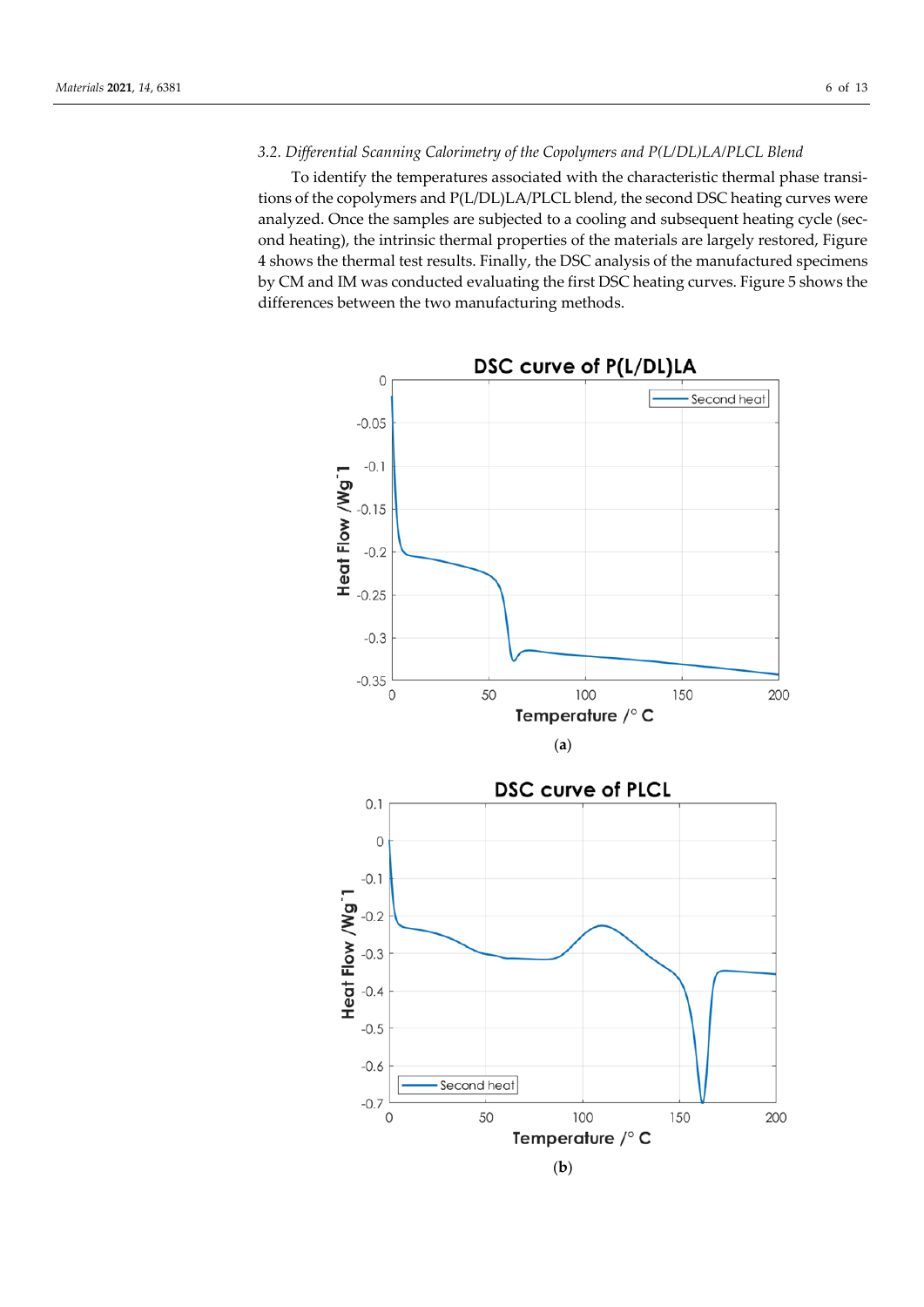

**Figure 4.** DSC curves of: (**a**) P(L/DL)LA; (**b**) PLCL; and (**c**) P(L/DL)LA/PLCL blend.



**Figure 5.** DSC curves of P(L/DL)LA/PLCL blend manufactured by CM and IM (Specimens). For better visualization, an offset of −0.2 has been applied to the data relative to the CM.

#### *3.3. Scanning Electron Microscopy Characterization of the P(L/DL)LA/PLCL Blend*

P(L/DL)LA/PLCL blend manufactured by CM and IM is shown at different magnifications (100×, 250×, 500×, and 1000×) in Figures 6 and 7. In particular, a uniform and unique phase of the P(L/DL) LA/PLCL blend can be seen in both cases. No evident materials separation between blend components could be observed, suggesting the physical compatibility of copolymers in the blend.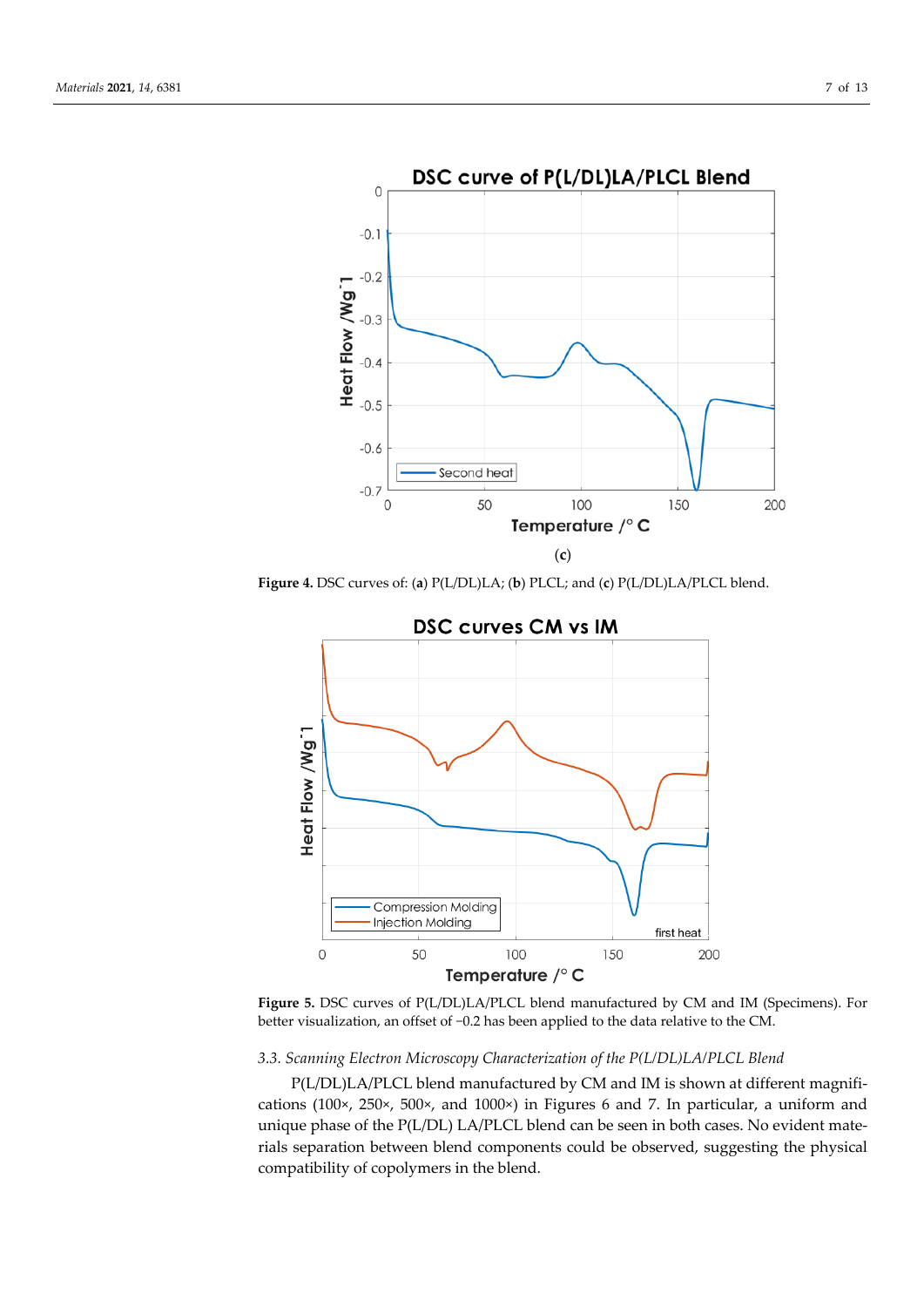

**Figure 6.** SEM morphology of the surfaces of the P(L/DL)LA/PLCL blend: (**a**), (**b**), (**c**), and (**d**) images correspond to specimens manufactured by CM at different magnifications.



**Figure 7.** SEM morphology of the surfaces of the P(L/DL)LA/PLCL blend: (**a**), (**b**), (**c**), and (**d**) images correspond to specimens manufactured by IM at different magnifications.

# *3.4. X-ray Powder Diffraction (XRD)*

Figure 8 shows the X-ray diffraction pattern of the PLCL and the samples of the blend P(L/DL)LA/PLCL obtained by CM and IM. P(L/DL)LA is not reported since it has an amorphous structure.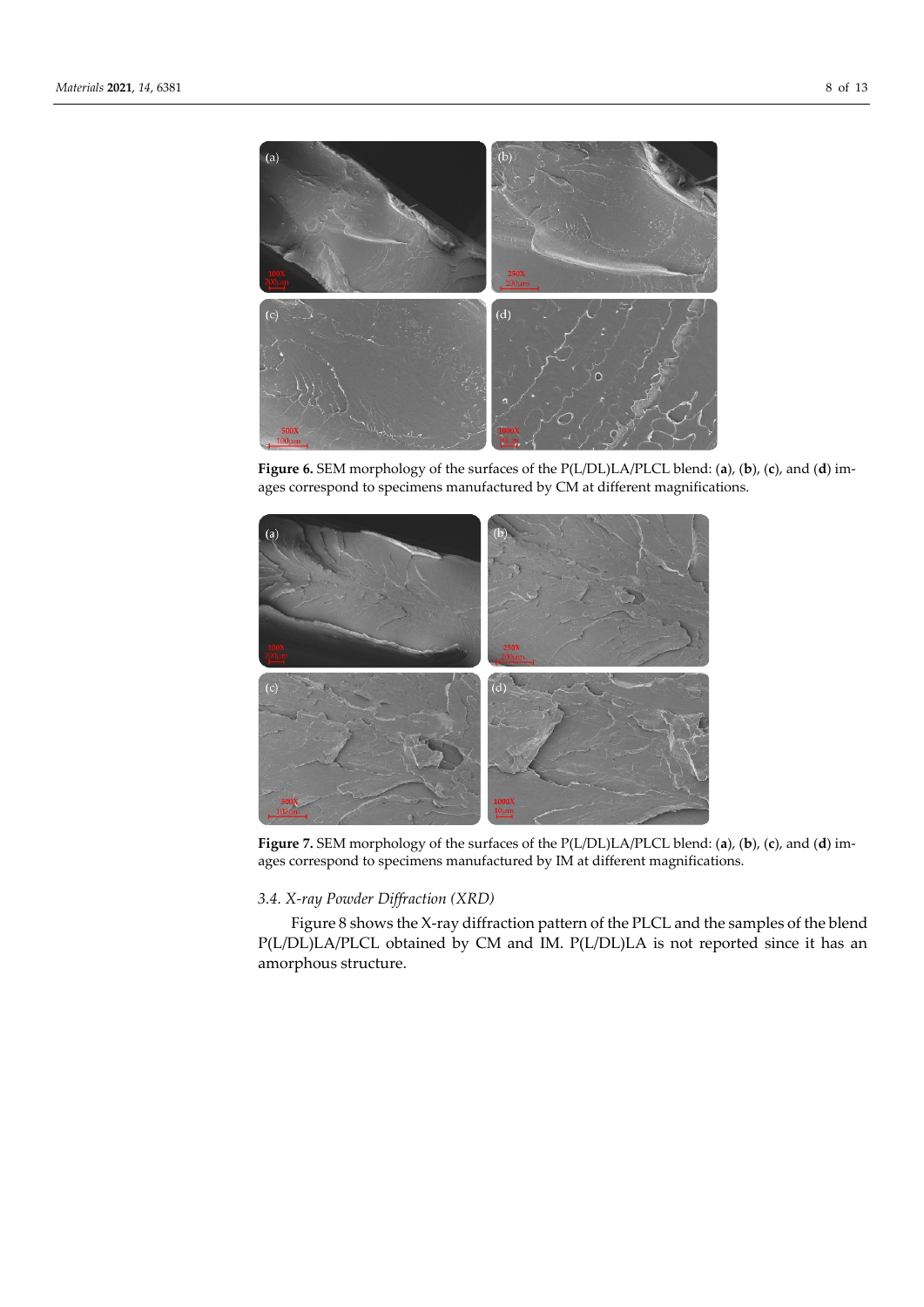

X-ray Diffractograms

**Figure 8.** X-ray diffraction-analyses (XRD) for PLCL and the blend manufactured by Injection molding and Compression molding.

#### **4. Discussion**

The tensile test results reported in Figures 2 and 3 showed that the tested specimens had a different mechanical behavior after the yielding point. In particular, compressionmolded specimens evidenced a typical trend of ductile strain-hardening materials since there was a plastic zone where a slow increase of stress above the yield value was manifested. On the other hand, injection-molded specimens showed a fast strain-softening after the yielding point, followed by a limited increase of deformation at almost constant load up to failure. Analyzing in detail the values reported in Table 1, it is possible to highlight the following considerations on the results obtained.

In general, the specimens obtained by CM showed a lower modulus of elasticity, stress, and strain at yield compared to those obtained by IM. In particular, a decrease of approximately 20% is evidenced for the mentioned parameters. Likewise, analyzing the stress at break, the values for both manufacturing methods are comparable. The values of the deformation at break exhibited a considerable increase (approx. 3 times higher) in CM specimens by comparison to IM specimens. Despite that, analyzing the standard deviation on the deformation at break, it is evidenced that values for both methods are quite high, especially for IM. Calculating the coefficient of variation (CV), a value of 75% was found for the deformation at break of the IM specimens set, which shows a great variability of the results and consequently a low statistical value. This is because two out of four specimens obtained by IM had deformation at break below 100% and the other two over 200%, so on average, the deformation at break resulted much lower than for those obtained by CM, and the coefficient of variation assumed a considerable value. Nevertheless, the major difference in the mechanical behavior as a function of the manufacturing method was manifested in the post-yield region, the CM method seems to be responsible for a strainhardening behavior, while a strain-softening behavior was manifested by the specimens produced with the IM. All the results presented here did not account for the potential presence of manufacturing defects. Special care was taken to avoid the occurrence of any defect in the production of the specimens. The effects of manufacturing defects in CM and IM will be the subject of future research.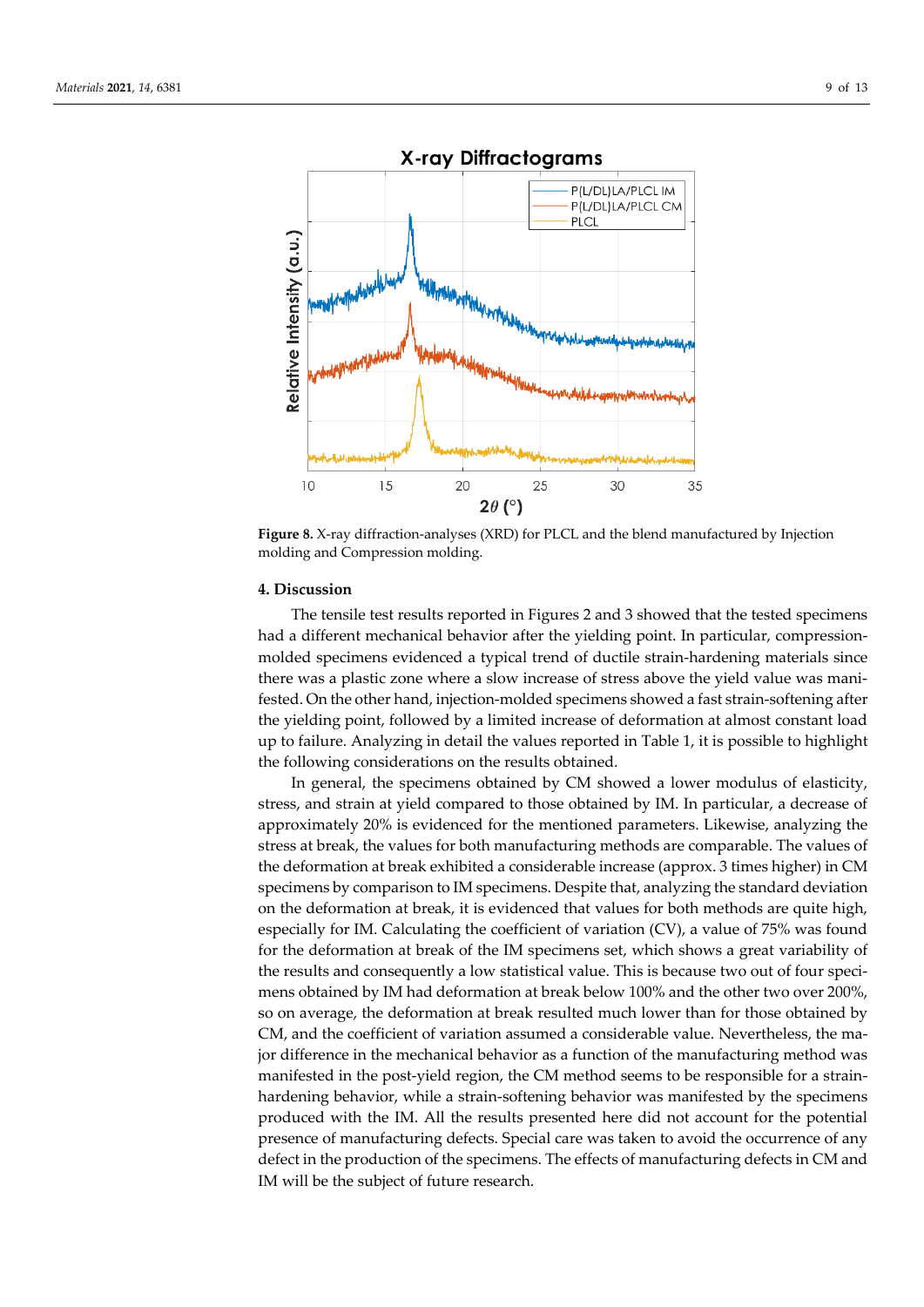Figure 4 shows the thermoanalytical results of the base materials in the form of pellets. From Figure 4a it is possible to identify P(L/DL)LA characteristic transitions. P(L/DL)LA exhibits a typical glass transition temperature (Tg) of approximately 60 °C, while melting and crystallization temperatures were not detectable, the value of Tg found matches with the datasheet reported by the manufacturer and similar studies reported in the literature [21]. Thus, the typical behavior of the P(L/DL)LA copolymer, which is mainly amorphous, was confirmed. On the other hand, from the DSC curve of the PLCL (Figure 4b) it is possible to identify a glass transition temperature (Tg) of about 60  $\degree$ C, a crystallization temperature (Tc) of about 110  $^{\circ}$ C, and a melting peak (Tm) at 160  $^{\circ}$ C. The temperatures identified are very close to those reported for the PLLA material, since P(L/DL)LA is a 70:30 copolymer, 70% PLLA, and 30% PCL. These values resulting from the DSC are consistent with those reported by the manufacturer and in literature [5,18,22].

Afterwards, the thermal results of the P(L/DL)LA/PLCL blend were analyzed in the form of pellets before the IM and CM. Indeed, second heating was considered to identify the intrinsic properties of the materials after polymer blending. As of Figure 4c, it is possible to identify a glass transition temperature (Tg) of approximately 60  $\degree$ C, a crystallization temperature (Tc) of about 90 °C, and a melting temperature (Mp) of 160 °C. The presence of a single glass transition (Tg), crystallization (Tc), and melting (Mp) temperatures evidence the presence of a single phase, which confirms that the melt blending was performed efficiently. As mentioned, the DSC analyses of the manufactured materials for CM and IM were conducted to evaluate the effect of manufacturing methods on the thermal properties of the materials as well as to identify possible differences between the two techniques. Figure 5 shows the DSC curves relating to the first heating as this faithfully reproduces the thermal characteristics of the obtained specimens. In both DSC curves, a glass transition temperature (Tg) of approximately 60 °C and a melting point (Mp) at 160 °C are identified, while the crystallization peak (Tc) at about 90  $^{\circ}$ C can only be identified in the specimen manufactured by IM. From the summary results reported in Table 2, it is possible to state that there is a difference in the presence of crystallinity (Tc), and orientation in the chains of polymers obtained by the two manufacturing methods. Indeed, the IM method enables the orientation of the polymer chains in a preferential direction, favoring the crystallization peak of the material and leading to an improvement of the mechanical properties; in particular, modulus of elasticity, and stress/strain at yield. Likewise, analyzing the specimens manufactured by IM exhibits a smaller strain. It should be highlighted that the strain effects after yielding are ascribed to the presence of an amorphous PLCL fraction in the blended polymer material [23]. During the tensile test, the polymer chains in the amorphous zone are stretched, thus causing an increment at yielding as shown in Figure 3. In contrast, during specimens manufacturing by CM, it is foreseen that the polymer pellets are arranged randomly on the heating plates without considering a preferential direction. As a result, the crystallinity of the blend is reduced. Indeed, the absence of a Tc in the DSC curve (Figure 5) and the lower values of the mechanical properties (Table 2) show that the specimens manufactured by CM present a lesser crystallinity and they cannot preserve the thermal properties of the material. Other studies confirm the results obtained from the tensile tests performed in this research work, as they state that injection-molded specimens enable reaching higher values of yield stress and tensile modulus than compression-molded specimens [24,25]. These differences highlight the strong impact of the production processes on the mechanical properties of the final product, despite quite similar procedural steps followed in both processes, namely: polymer melting, preparation, pressing, and mold cooling.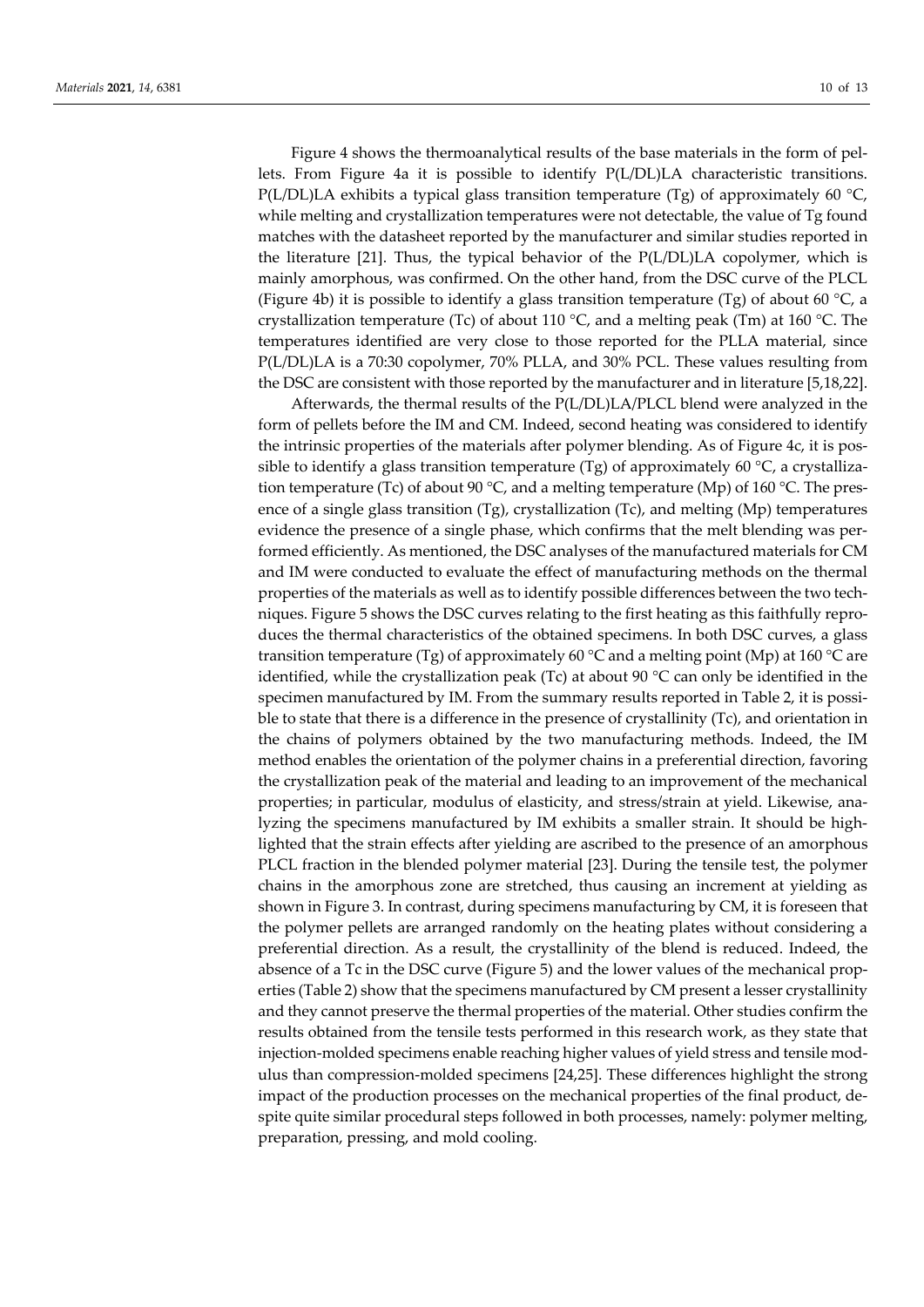| <b>Materials</b>                        |    | $\sim$ Tg [ <sup>o</sup> C] $\sim$ Tc [ <sup>o</sup> C] $\sim$ Mp [ <sup>o</sup> C] |         |
|-----------------------------------------|----|-------------------------------------------------------------------------------------|---------|
| P(L/DL)LA (Pellet)                      | 60 | $\tilde{\phantom{a}}$                                                               | -       |
| PLCL (Pellet)                           | 40 | 110                                                                                 | 160     |
| P(L/DL)LA/PLCL blend (Pellet)           | 60 | 90                                                                                  | 160     |
| P(L/DL)LA/PLCL blend manufactured by CM | 60 |                                                                                     | 160     |
| P(L/DL)LA/PLCL blend manufactured by IM | 60 | 90                                                                                  | 160-170 |

**Table 2.** Approximative phase transition temperatures resulting from DSC test of the materials:Tg is the Glass transition temperature; Tc is the crystallization temperature; Mp is the Melting point.

As for the morphological analyses made to detect a phase difference, the P(L/DL)LA/PLCL blends analyzed at different magnifications with a fixed work distance showed a homogeneous surface morphology, both for CM and IM methods as reported in Figures 6 and 7. In general, both the specimens manufactured by IM and CM present miscibility between the two polymeric phases which allows obtaining a homogeneous morphological structure.

From Figure 8 it is possible to identify that a PLCL homopolymer shows a peak at 2θ value of 17°, in agreement with the peak reported in the literature [26] and associable with the (110) of an orthorhombic unit cell. Conversely, P(L/DL)LA shows an amorphous structure (not reported here) and no peaks are recorded by confirming the typical amorphous behaviour of the copolymer. In contrast, mixtures obtained by both compression and injection moulding show a peak at 2θ values of 16.57°. Furthermore, it can be seen that the peak is more intense in the injection-moulded blend than the compression-moulded one. This finding suggests a higher crystallinity in the injection-moulded samples, consistent with the results of the DSC thermal analysis. In fact, during the injection moulding process, the polymer chains of the blend can orientate themselves more following the flow of the melt, in contrast to the compression moulding process being more difficult to direct the melt flow.

#### **5. Conclusions**

This study aimed to evaluate two different manufacturing methods with both processes involving the use of heat and pressure, aimed to obtain parts of biodegradable medical-grade blended polymers for tendon repair applications. Specimens Type 5A were manufactured following ISO 527-1 standard with a P(L/DL)LA/PLCL blend with a ratio of 50/50 (*w*/*w*). The results of tensile tests showed a difference in the mechanical behavior between the compression and injection-molded specimens. The results showed a strainhardening behavior for compression-molded specimens; thus, there is a stress increase before the specimen fails. This is not visible for injection-molded specimens, which showed a strain-softening behavior. On the other hand, the compression-molded specimens showed values of elastic modulus, yield stress, and yield strain lower than those found in the injection-molded specimens.

The differential scanning calorimetry analysis showed a glass transition temperature at about 60 °C and a melting point at 160 °C for both manufactured specimens, while the crystallization peak at about 90  $\degree$ C was only identified in the IM specimens. Indeed, the IM method enables the orientation of the polymer chains in a preferential direction, favoring the crystallization peak of the material and leading to an improvement of the mechanical properties.

The morphological analysis showed that the specimens manufactured by IM and CM did not evidence phase separation exhibiting a single homogeneous phase. To summarize, the comparison between the two manufacturing methods showed the influence of the different manufacturing techniques on the mechanical behavior of the P(L/DL)LA/PLCL blend and its properties. Hence, the choice of the manufacturing method depends on the desired mechanical properties and ultimately on the specific application for which the blend is intended.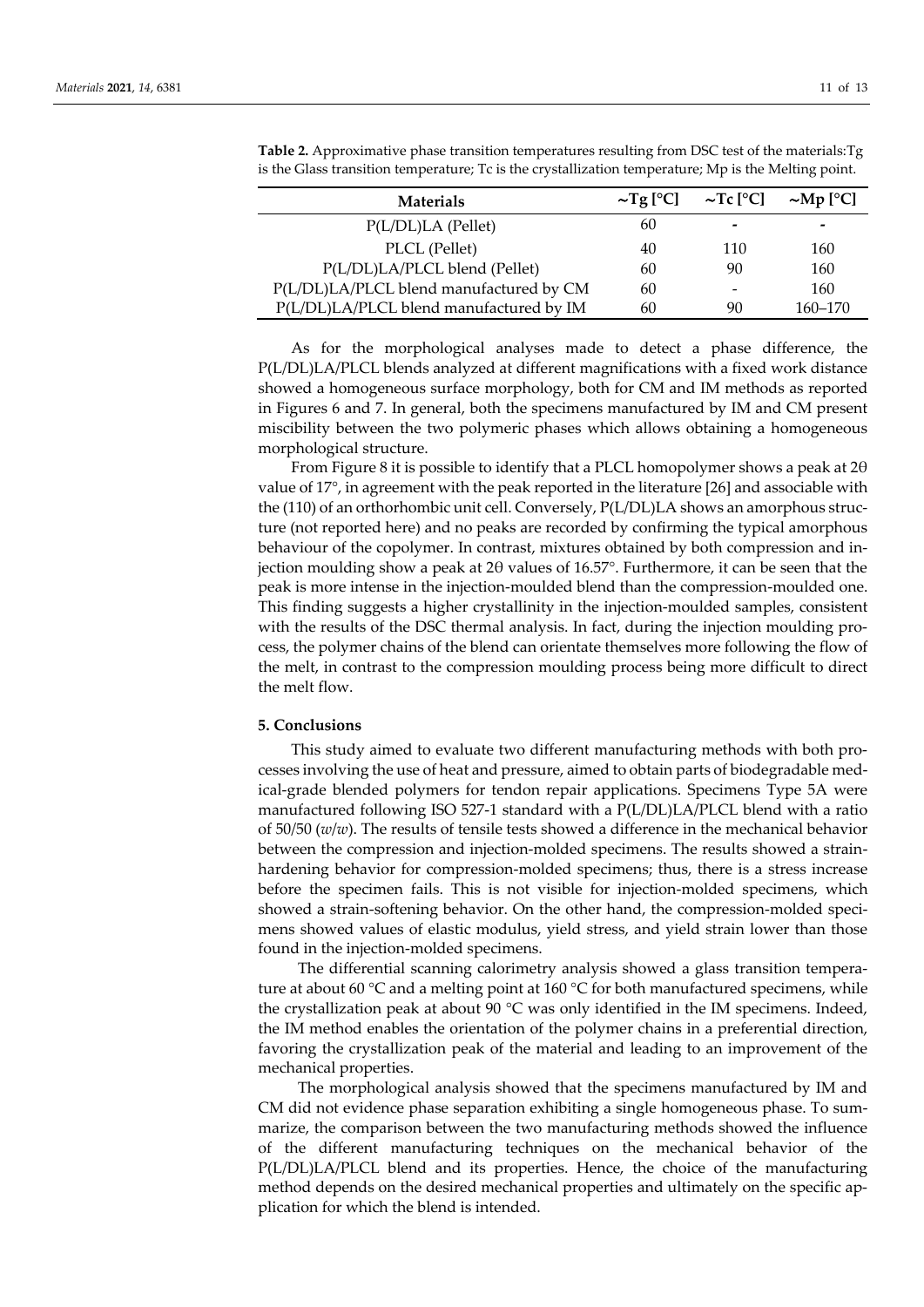**Author Contributions:** M.R.R.: Writing—Original Draft Preparation, Writing—Review and Editing Conceptualization, Investigation, Methodology; M.C.: Conceptualization, Investigation, Methodology, Writing—Review and Editing, Formal analysis, Visualization, Supervision; V.B.: Data Curation, Methodology; A.C.: Investigation, Methodology, Resources,; O.G.R.: Writing—Original Draft Preparation, Conceptualization, Investigation, Methodology; A.D.: Investigation, Methodology, Resources, Writing—Review and Editing; C.R.: Data Curation, Methodology; I.R.: Investigation, Methodology, Resources,; A.F.: Methodology, Resources, Writing—Review and Editing, Supervision; P.A.: Writing—Review and Editing, Supervision; C.S.: Resources, Project Administration, Supervision, Funding acquisition. All authors have read and agreed to the published version of the manuscript.

**Funding:** This work was supported by the Politecnico di Torino and the Italian Ministry of Economic Development (MISE) under the Proof of Concept (PoC)–Off programme 2020.

**Institutional Review Board Statement:** Not applicable.

**Informed Consent Statement:** Not applicable.

**Data Availability Statement:** The data presented in this study are available on reasonable request from the authors.

**Conflicts of Interest:** The authors declare no conflict of interest.

#### **References**

- 1. Mou, L.; Dong, R.; Hu, B.; Li, Z.; Zhang, J.; Jiang, X. Hierarchically structured microchip for point-of-care immunoassays with dynamic detection ranges. *Lab. Chip.* **2019**, *19*, 2750–2757. https://doi.org/10.1039/c9lc00517j.
- 2. Malikmammadov, E.; Tanir, T.E.; Kiziltay, A.; Hasirci, V.; Hasirci, N. PCL and PCL-Based Materials in Biomedical Applications. *J. Biomater. Sci. Polym. Ed.* **2018**, *29*, 863–893. https://doi.org/10.1080/09205063.2017.1394711.
- 3. Nardo, T.; Chiono, V.; Gentile, P.; Tabrizian, M.; Ciardelli, G. Poly(DL-lactide-co-ε-caprolactone) and poly(DL-lactide-co-glycolide) blends for biomedical application: Physical properties, cell compatibility, and in vitro degradation behavior. *Int. J. Polym. Mater. Polym. Biomater.* **2016**, *65*, 741–750. https://doi.org/10.1080/00914037.2016.1163566.
- 4. Navarro-Baena, I.; Sessini, V.; Dominici, F.; Torre, L.; Kenny, J.M.; Peponi, L. Design of biodegradable blends based on PLA and PCL: From morphological, thermal and mechanical studies to shape memory behavior. *Polym. Degrad. Stab.* **2016**, *132*, 97–108. https://doi.org/10.1016/j.polymdegradstab.2016.03.037.
- 5. Evonick Biodegradable Material Solutions to Enhance the Safety, Biocompatibility and Performance of Medical Implants. Available online: https://healthcare.evonik.com/en/medical-devices/biodegradable-materials (accessed on 21 October 2021).
- 6. Lasprilla, A.J.R.; Martinez, G.A.R.; Lunelli, B.H.; Jardini, A.L.; Filho, R.M. Poly-lactic acid synthesis for application in biomedical devices—A review. *Biotechnol. Adv.* **2012**, *30*, 321–328. https://doi.org/10.1016/j.biotechadv.2011.06.019.
- 7. Li, B.; Webster, T. Orthopedic biomaterials: Advances and applications. *Orthop. Biomater. Adv. Appl.* **2018**, 1–621. https://doi.org/10.1007/978-3-319-73664-8.
- 8. Zhang, X. Science and Principles of Biodegradable and Bioresorbable Medical Polymers: Materials and Properties. *Sci. Princ. Biodegrad. Bioresorbable Med. Polym. Mater. Prop.* **2016**, [doi:10.1016/B978-0-08-100372-5.00008-8.](https://doi.org/10.1016/B978-0-08-100372-5.00008-8)
- 9. Moraczewski, K. Characterization of multi-injected poly(ε-caprolactone). *Polym. Test.* **2014**, *33*, 116–120. https://doi.org/10.1016/j.polymertesting.2013.11.010.
- 10. Cingolani, A.; Casalini, T.; Caimi, S.; Klaue, A.; Sponchioni, M.; Rossi, F.; Perale, G. A methodologic approach for the selection of bio-resorbable polymers in the development of medical devices: The case of poly(L-lactide-co-ε-caprolactone). *Polymers* **2018**, *10*, 851. https://doi.org/10.3390/polym10080851.
- 11. Patel, B.; Chakraborty, S. Biodegradable polymers: Emerging excipients for the pharmaceutical and medical device industries. *J. Excip. Food Chem.* **2013**, *4*, 126–157.
- 12. Li, B.; Webster, T. Orthopedic biomaterials progress in biology, manufacturing, and industry perspectives. *Orthop. Biomater. Prog. Biol. Manuf. Ind. Perspect.* **2018**. https://doi.org/10.1007/978-3-319-89542-0.
- 13. Simões, C.L.; Viana, J.C.; Cunha, A.M. Mechanical properties of poly(ε-caprolactone) and poly(lactic acid) blends. *J. Appl. Polym. Sci.* **2009**, *112*, 345–352. https://doi.org/10.1002/app.29425.
- 14. Malinowski, R. Mechanical properties of PLA/PCL blends crosslinked by electron beam and TAIC additive. *Chem. Phys. Lett.* **2016**, *662*, 91–96. https://doi.org/10.1016/j.cplett.2016.09.022.
- 15. Maganaris, C.N.; Narici, M.V.; Almekinders, L.C.; Al., E. Biomechanics and Pathophysiology of Overuse Tendon Injuries. *Sports Med.* **2004**, *34*, 1005–1017. https://doi.org/10.2165/00007256-200434140-00005.
- 16. Middleton, J.C.; Tipton, A.J. Synthetic biodegradable polymers as orthopedic devices. *Biomaterials* **2000**, *21*, 2335–2346. https://doi.org/10.1016/S0142-9612(00)00101-0.
- 17. Alyazji, Q.; Topukçu, Z.; Kassem, Y. Custom Design of Knee Joint Prosthesis By Using Computerized Tomography(CT) Images and 3D Modelling. *Int. J. Biomed. Eng. Sci.* **2014**, *1*, 1–9.